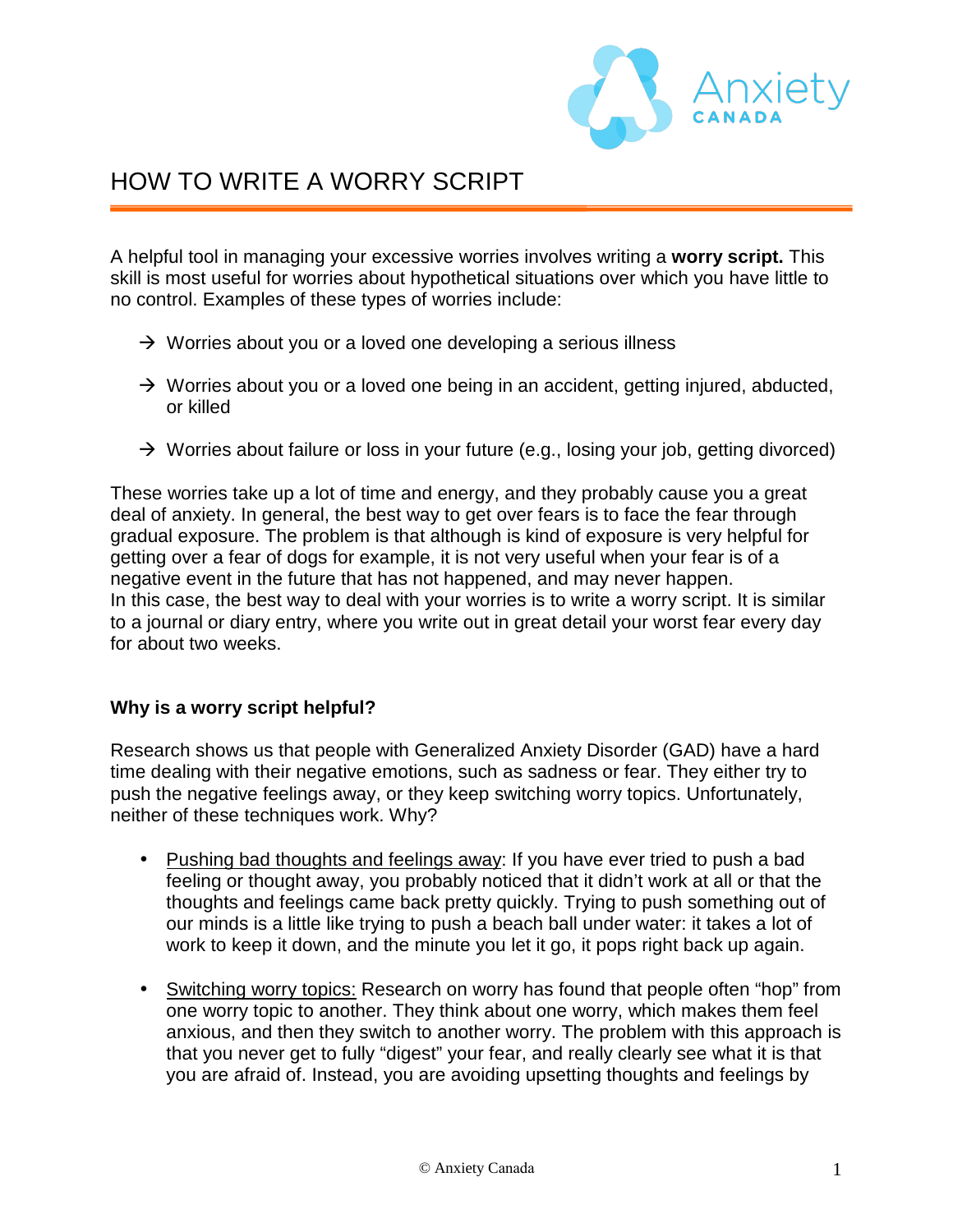constantly "switching" your worries. The problem with this strategy is that avoidance **doesn't work** in the long run.

So how is a worry script different? Rather than putting all of your energy into avoiding upsetting thoughts and images, you can instead face your fears head on! By writing about your biggest worry, you will be facing those negative thoughts and bad feelings. You will also get a clear picture of what it is you are really afraid of, which will give you a chance to "digest" your anxiety and change how you think about your fear. People who write a worry script for a few weeks report that they feel less anxious and worried about the worry topic they were working on.

#### **The Good News…**

Although you might have many worries about hypothetical situations, they usually fall under one or two themes. That is, different worries might involve a similar idea. For example, worries about losing your job, problems in your relationship, and concerns about your personal health might all involve a theme of personal failure (that is, "what if I don't succeed in life, and others see me as a failure?"). When you work on one worry script, your worries about a similar theme will also go down.

## How to Write a Worry Script

- Your worry script should be about the **worst-case scenario** for one of your worries. For example, if you are worried about a loved one being in a car accident, you would write about your loved one actually being in a car accident.
- Your script should be **vivid and visual.** That is, it should include the five senses as much as possible (touch, taste, sight, smell, hearing), as well as your feelings and reactions. If you were writing about a loved one in a car accident, you might describe the sound of ambulance sirens, the smell of burning tires, and feeling like you might pass out.



**IMPORTANT REMINDER:** If you are feeling anxious, upset, or tearful while writing your script, **you are on the right track.** Your worry script is about your worst-case scenario, so it is supposed to be upsetting. Remember that this exercise is designed to help you get over your worries and anxiety in the long-term. When it comes to anxiety, in order to get a long-term gain you will always experience some short-term pain.